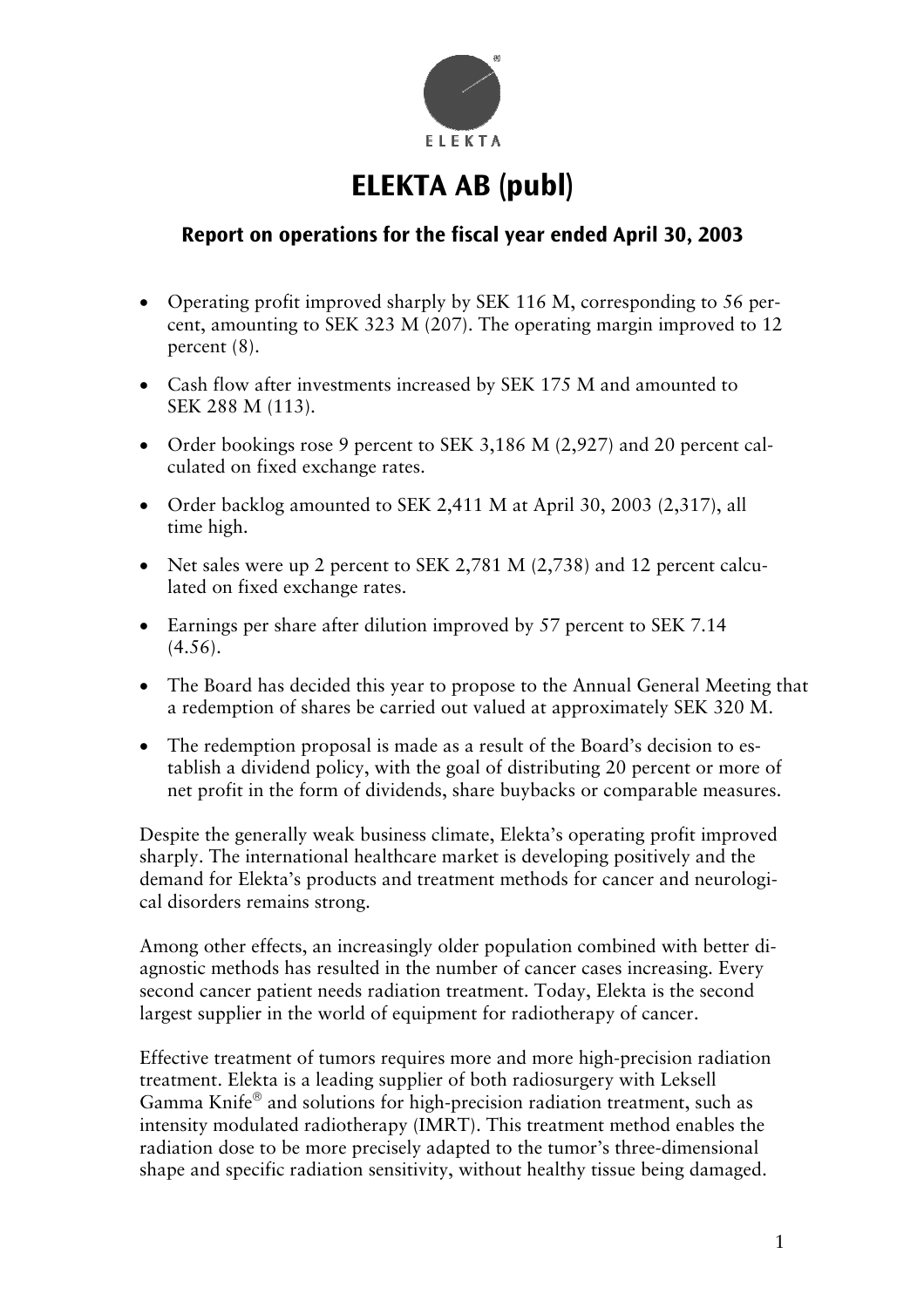

The market has rapidly accepted IMRT as a clinically and economically efficient method for improved cancer care.

As a consequence of its ongoing product development, Elekta has a leading position within image guided radiotherapy (IGRT) and is the first and only supplier with systems in operation that integrated with linear accelerators deliver complete three-dimensional, high resolution X-ray images. These systems improve the possibilities to localize both tumors and critical organs with high reliability during radiotherapy.

The market opinion is that both IMRT and IGRT could dramatically improve treatment results as well as the patient's quality of life.

The need for non-invasive radiosurgery is growing. Today, some 240 people out of every million suffer from the type of brain diseases that are suitable for radiosurgery using Leksell Gamma Knife<sup>®</sup>. The areas of illness in which radiosurgery is rising sharply are certain metastases in the brain, and functional disorders. Radiation treatment using Leksell Gamma Knife® is characterized by the high quality of care provided and its cost-effectiveness, as well as being very gentle on the patient.

Elekta's most recently launched equipment for radiosurgery, Leksell Gamma Knife $^{\circ}$  C 1.2, has been well received on the market and customers will able to upgrade to this latest model.

Through the acquisition of Neuromag Oy earlier this year, Elekta has complemented its product portfolio with equipment for registration of nerve cell activity with the help of magneto encepholograhy (MEG). Among other applications, this technology is used to map the brain's functions and activity prior to neurosurgery and for localizing epileptic focus, the points from which epileptic attacks originate. The value of this form of examination is clinically established and the method has already been assigned its reimbursement level by authorities in the US.

## **Order bookings and order backlog**

Order bookings rose 9 percent to SEK 3,186 M (2,927). At fixed exchange rates, the increase would have been 20 percent. Oncology products rose 13 percent to SEK 2,143 M (1,901) and neurosurgery products increased by 2 percent to SEK 1,043 M (1,026).

Order bookings during the fourth quarter amounted to SEK 974 M (851), an increase of 14 percent.

The value of Group order backlog rose despite the weakening of the US dollar. Order backlog amounted to SEK 2,411 M at April 30, 2003 (2,317).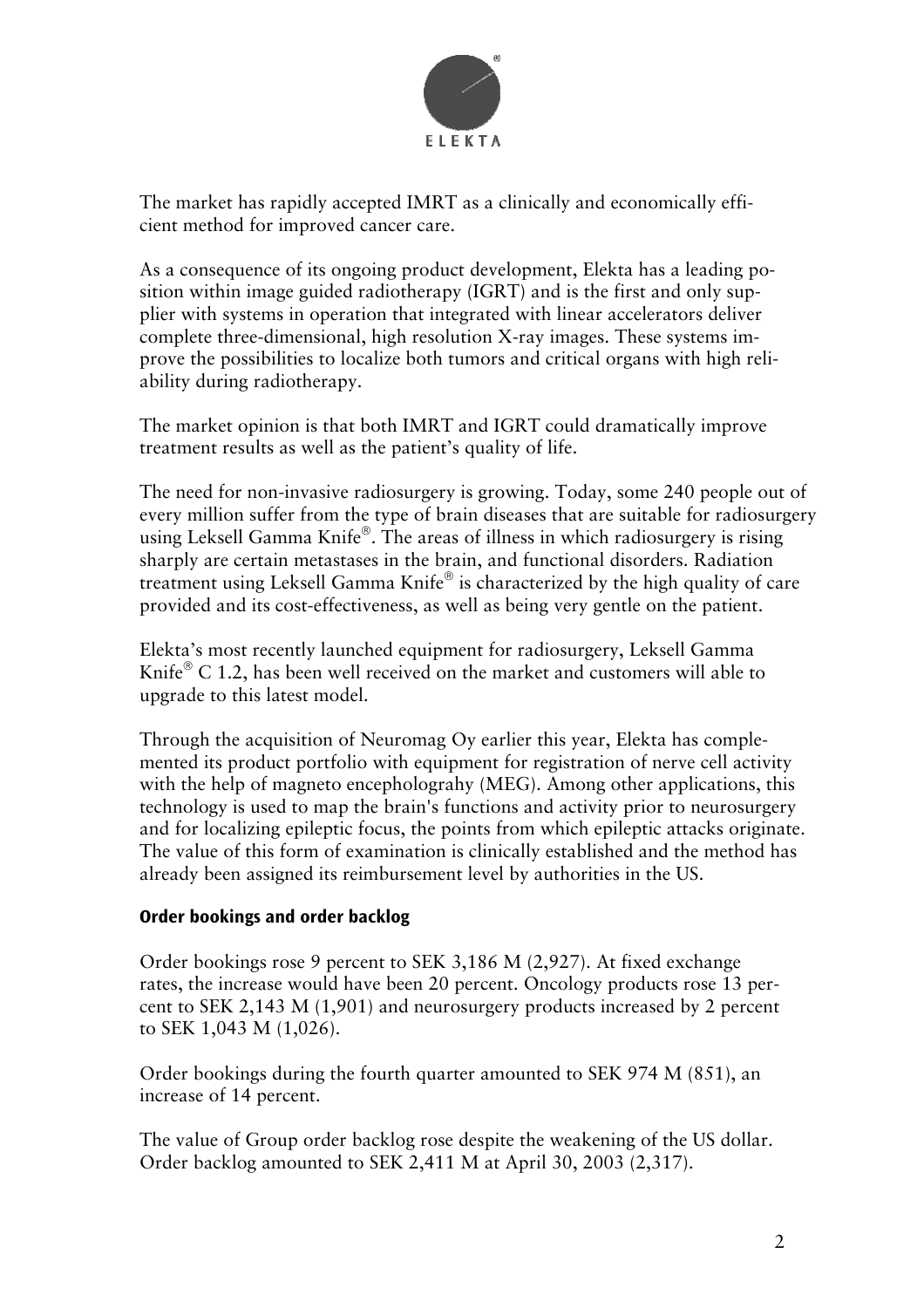



| <b>Order bookings</b>       | <b>Quarter 4</b> | <b>Quarter 4 Change</b> |       | 12 months | 12 months Change |       |
|-----------------------------|------------------|-------------------------|-------|-----------|------------------|-------|
| <b>SEK M</b>                | 2002/03          | 2001/02                 |       | 2002/03   | 2001/02          |       |
| Europe, Middle East, Africa | 302              | 271                     | 11%   | 1310      | 1107             | 18%   |
| North and South America     | 381              | 419                     | $-9%$ | 1141      | 1247             | $-9%$ |
| Japan                       | 187              | 72                      | 160%  | 328       | 217              | 51%   |
| Asia excl. Japan            | 104              | 89                      | 17%   | 407       | 356              | 14%   |
| Group                       | 974              | 851                     | 14%   | 3186      | 2927             | 9%    |
| of which                    |                  |                         |       |           |                  |       |
| Oncology                    | 560              | 516                     | 9%    | 2143      | 1901             | 13%   |
| Neurosurgery                | 414              | 335                     | 24%   | 1043      | 1026             | 2%    |

![](_page_2_Figure_3.jpeg)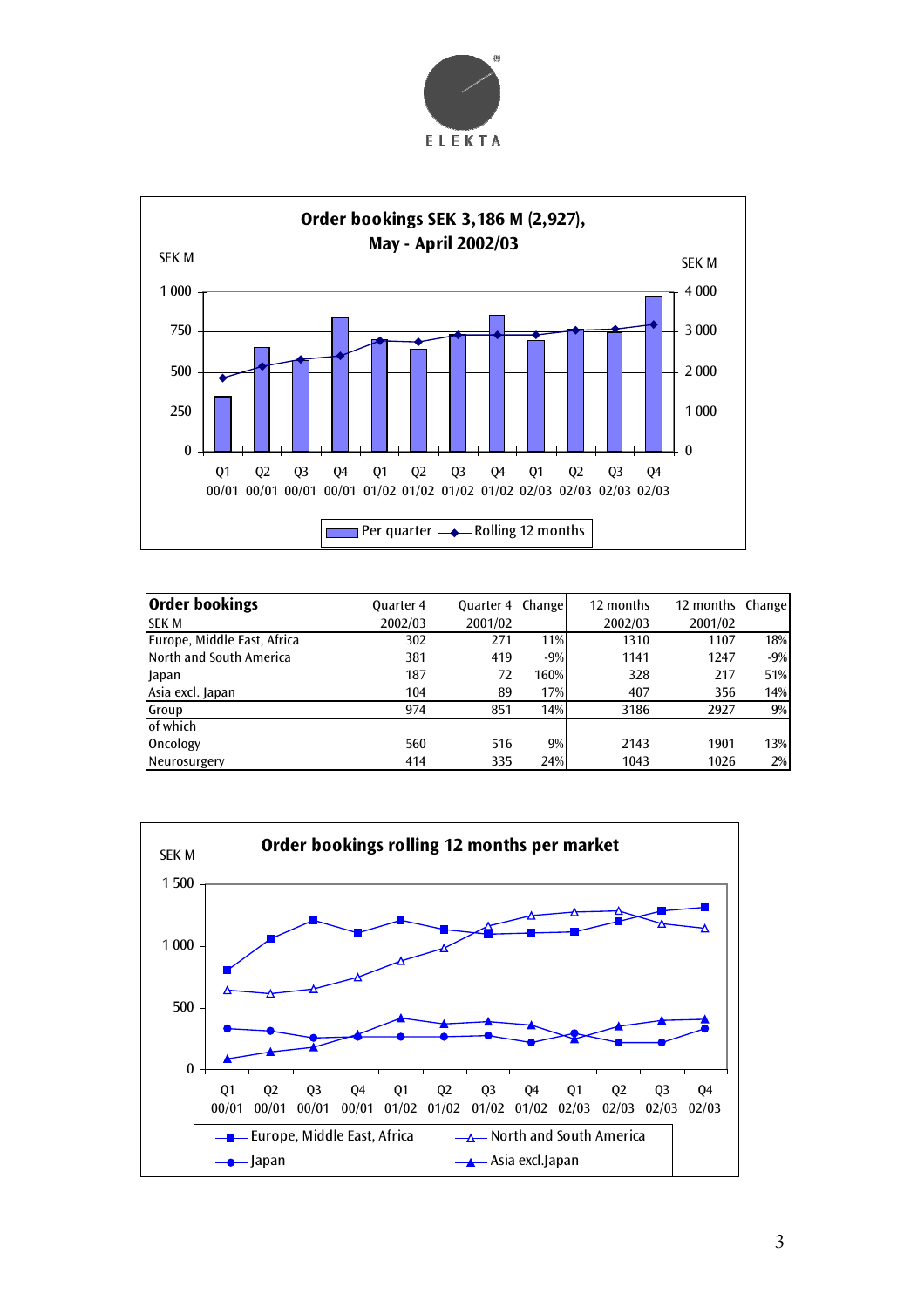![](_page_3_Picture_0.jpeg)

#### **Market comments**

#### *Continued investment in cancer care in Europe*

Order bookings in the Europe region, including the Middle East and Africa, rose 18 percent to SEK 1,310 M (1,107). At fixed exchange rates, order bookings in Europe rose 22 percent. Order bookings for oncology products increased by 31 percent.

The European market for cancer radiotherapy equipment continued to develop positively. Several countries, including the Netherlands, the UK and France are continuing their investment programs for improved cancer care.

Within neurosurgery, the market in Europe continues to develop slowly, although advances are being made, including France, which has now ordered its second Leksell Gamma Knife $^{\circledR}$  unit. It is being installed at a leading university hospital and is the first order since the French health authorities have now approved radiosurgery treatment with Leksell Gamma Knife<sup>®</sup>.

#### *Stable demand in North America*

Order bookings in North and South America declined by 9 percent and amounted to SEK 1,141 M (1,247). At fixed exchange rates, order bookings for the region rose 6 percent. In US dollars order bookings for oncology rose 13 percent while neurosurgery decreased 2 percent.

The general economic situation in the US tends to prolong the decision processes, although the total market volume is not affected to any notable extent. The low interest rates facilitate investments in capital equipment.

The market for equipment for cancer radiotherapy is driven in the US largely by replacement sales and upgrading to linear accelerators equipped for IMRT. Competition is heavy and the market is driven by the desire to upgrade to the latest technology and the need for solutions for efficient care. Modern technology, IMRT and image-guided radiotherapy (IGRT), is attracting major market interest.

In the American market treatment methods with radiosurgery are well established. Elekta's products in radiosurgery as well as stereotaxy have a high reputation in the US and interest is great in the clinical application of Elekta's equipment for magneto encephalography (MEG). This method has already been assigned reimbursement levels.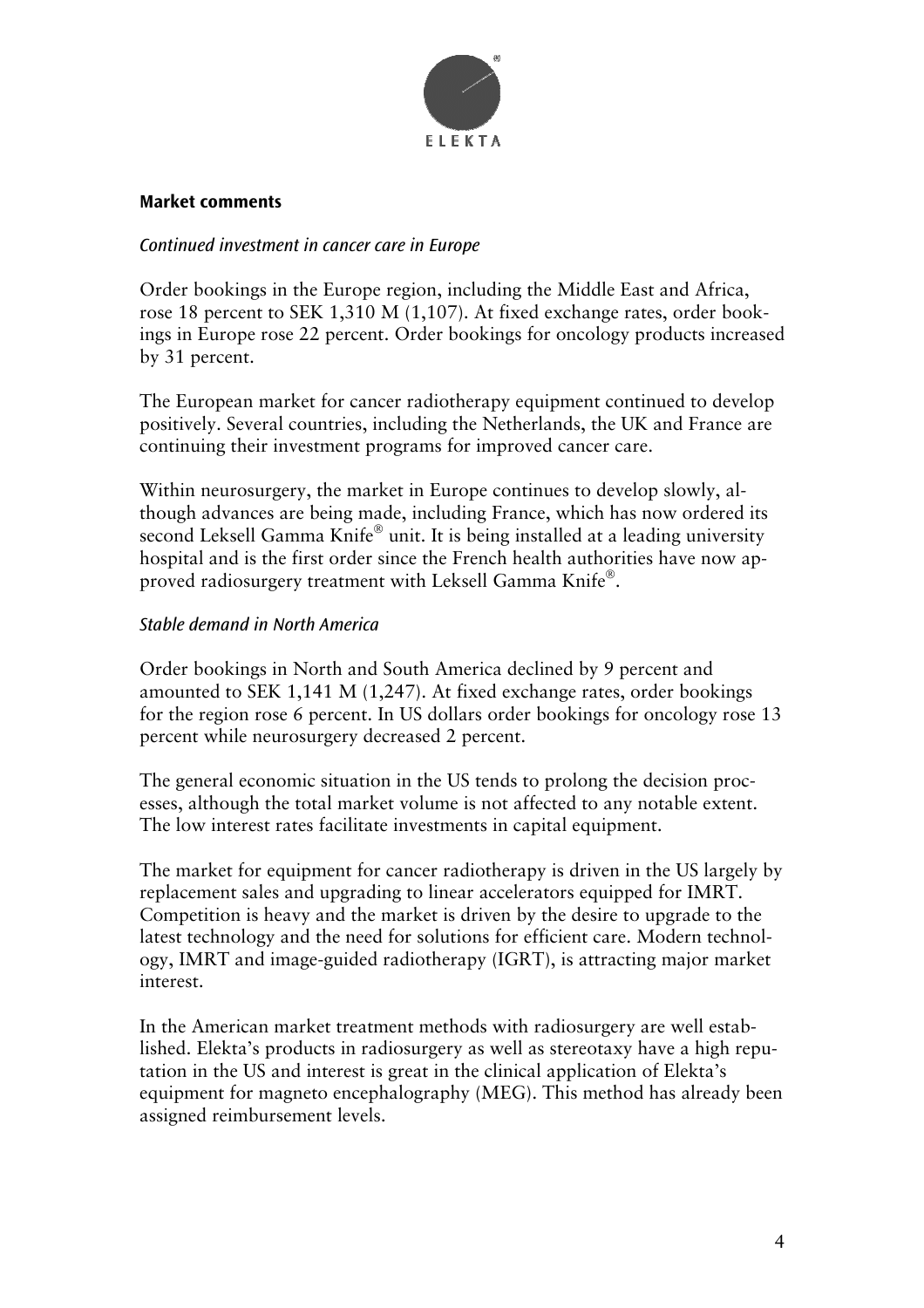![](_page_4_Picture_0.jpeg)

#### *Strong quarter in Japan*

Order bookings in Japan rose 51 percent compared with a year earlier to SEK 328 M (217). At fixed exchange rate, order bookings rose by 68 percent. Decisions on healthcare investments in Japan occur mainly in March/April every year.

The Japanese market continues to be characterized by the country's ever weak economic development. Financial problems in the healthcare sector is resulting in structural changes and revision of financing forms and reimbursement levels, although the market for treatment equipment is stronger than the diagnostic market.

Demand remains favorable within radiosurgery and Elekta's order bookings rose sharply with regard to new Leksell Gamma Knife $^{\circ}$  units as well as upgrades and reloads.

The market for equipment for radiation treatment of cancer is growing moderately despite the underlying need for additional linear accelerators being considerable in Japan.

The interest in equipment for magneto encephalography is high in Japan, with a number of leading research centers working on developing clinical methods and routines.

#### *Continued strong demand in Asia*

Order bookings in Asia amounted to SEK 407 M (356), up 14 percent. At fixed exchange rates, order bookings rose by 31 percent.

The ongoing epidemic and the fear of SARS have had a strong impact on the entire economic climate in large parts of Asia. In infected areas, large healthcare resources are being allocated for the control and treatment of SARS. Planned treatments as well as procurement decisions tend to be delayed by one or a few quarters.

In the Asian market for equipment for radiotherapy of cancer, Elekta is noting successes. Demand for Elekta's equipment for neurosurgery is also strong. The need for additional equipment for treatment of tumors is very high and Elekta holds a strong position.

#### **Net sales**

Group net sales rose 2 percent to SEK 2,781 M (2,738). Exchange-rate movements had a negative effect of about 9 percent. Net sales of oncology products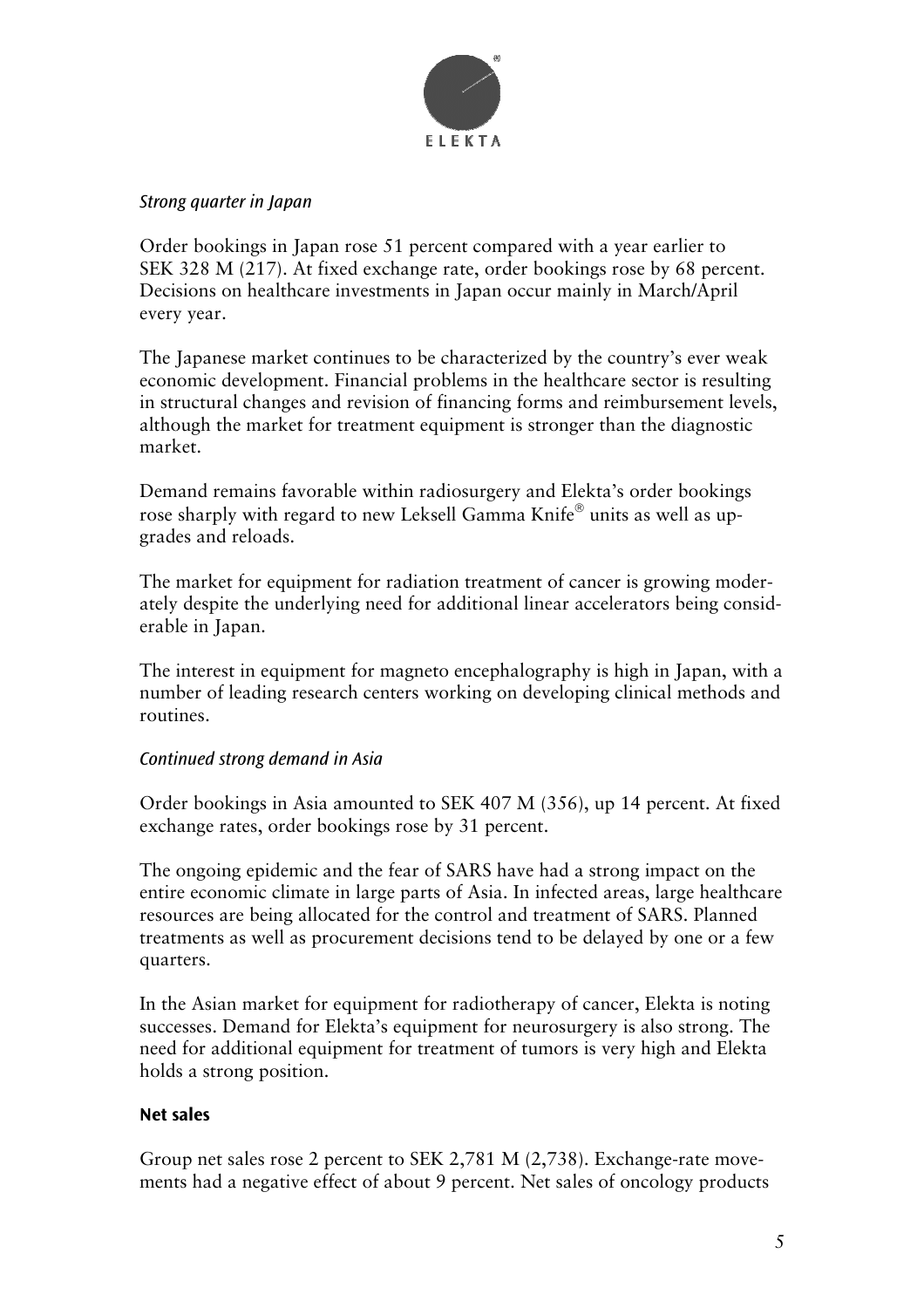![](_page_5_Picture_0.jpeg)

increased 5 percent to SEK 1,937 M (1,848) and declined 5 percent for neurosurgery products to SEK 844 M (890).

Net sales of after-market products and services increased 2 percent to SEK 791 M (778), and represented 28 percent (28) of consolidated net sales.

![](_page_5_Figure_3.jpeg)

Net sales in the fourth quarter amounted to SEK 744 M (825).

| <b>Net sales</b>            | Ouarter 4 | <b>Ouarter 4 Change</b> |        | 12 months | 12 months Change |        |
|-----------------------------|-----------|-------------------------|--------|-----------|------------------|--------|
| <b>SEK M</b>                | 2002/03   | 2001/02                 |        | 2002/03   | 2001/02          |        |
| Europe, Middle East, Africa | 239       | 360                     | $-34%$ | 1019      | 1195             | $-15%$ |
| North and South America     | 313       | 306                     | 2%     | 1160      | 877              | 32%    |
| Japan                       | 99        | 94                      | 5%     | 224       | 303              | $-26%$ |
| Asia excl. Japan            | 93        | 65                      | 43%    | 378       | 363              | 4%     |
| Group                       | 744       | 825                     | $-10%$ | 2781      | 2738             | 2%     |
| of which                    |           |                         |        |           |                  |        |
| Oncology                    | 491       | 569                     | $-14%$ | 1937      | 1848             | 5%     |
| Neurosurgery                | 253       | 256                     | $-1%$  | 844       | 890              | $-5%$  |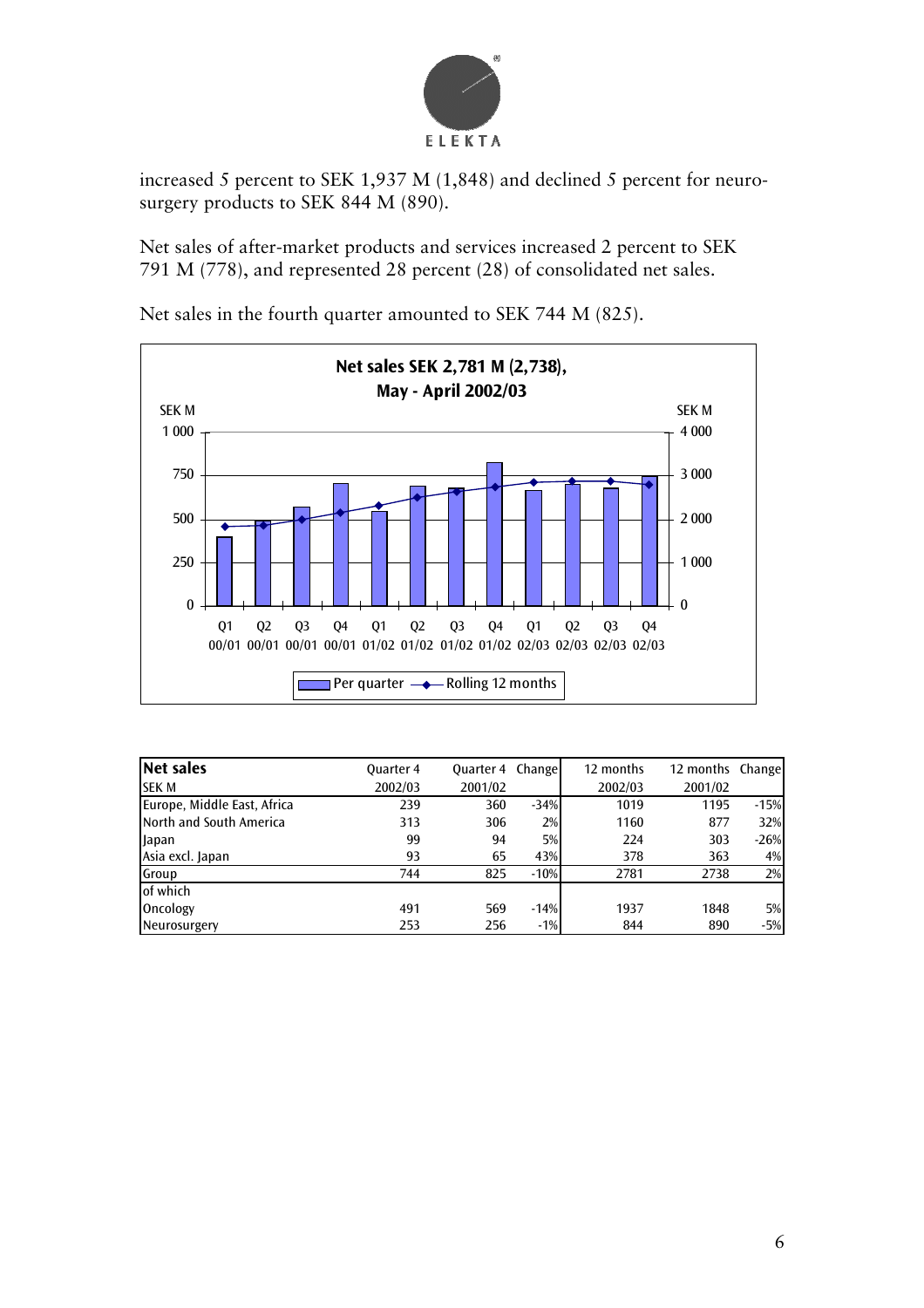![](_page_6_Picture_0.jpeg)

## **Result**

Operating profit improved 56 percent or SEK 116 M to SEK 323 M (207). The improvement was primarily attributable to increased volumes and improved productivity. The operating margin improved to 12 percent (8). Operating profit for the fourth quarter amounted to SEK 88 M (74).

![](_page_6_Figure_3.jpeg)

The currency movements during the period impacted operating profit negatively in an amount of about SEK 9 M. Elekta hedges contracted net flows and part of expected net flow with forward contracts over a rolling 18-month period. At fixed exchange rates year-on-year, net sales would have increased by 12 percent and gross margin would have been unchanged at 38 percent.

![](_page_6_Figure_5.jpeg)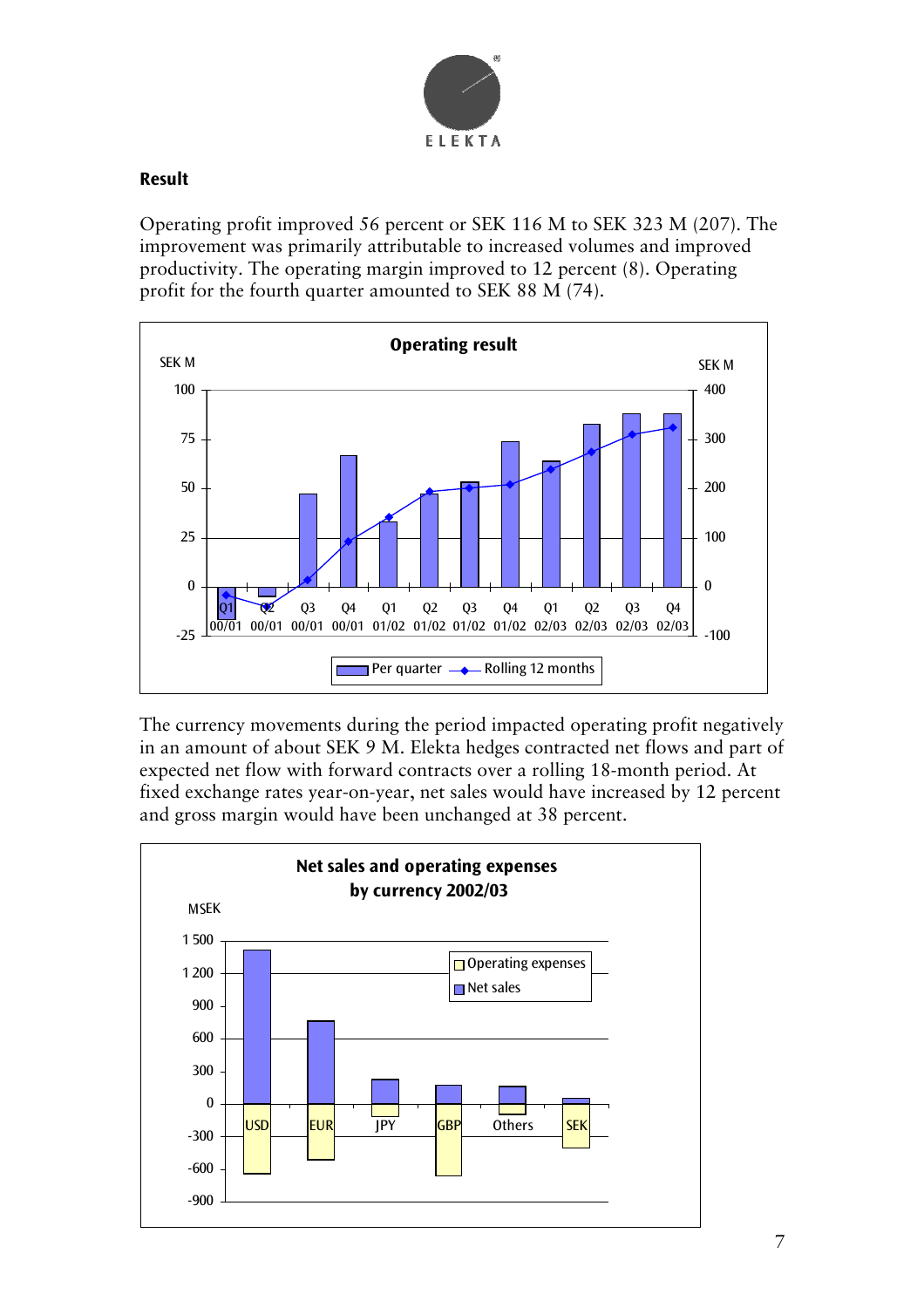![](_page_7_Picture_0.jpeg)

Investments in research and development increased 29 percent and amounted to SEK 185 M (144), corresponding to 7 percent (5) of net sales. In accordance with RR15, SEK 41 M (SEK 37 M after depreciation) was capitalized for specific projects, while the remainder was expensed. See accounting principles on page 11.

Net financial items amounted to an expense of SEK 6 M (income: 14). Net interest income was SEK 7 M (expense: 2). Earnings from participations in associated companies amounted to SEK 11 M (12), and foreign exchange differences totaled a loss of SEK 24 M (gain: 4), primarily from short-term intercompany loans.

Profit after net financial items improved 43 percent to SEK 317 M (221). Tax expenses have been calculated at SEK 88 M, corresponding to a rate of 28 percent and were affected positively through changes in tax legislation by about 6 percentage points. Profit after taxes improved to SEK 234 M (145).

Earnings per share improved by 56 percent and amounted to SEK 7.29 (4.66) before dilution and SEK 7.14 (4.56) after dilution.

Return on equity amounted to 17 percent (13) and return on capital employed was 22 percent (19).

![](_page_7_Figure_6.jpeg)

#### **Investments and depreciation**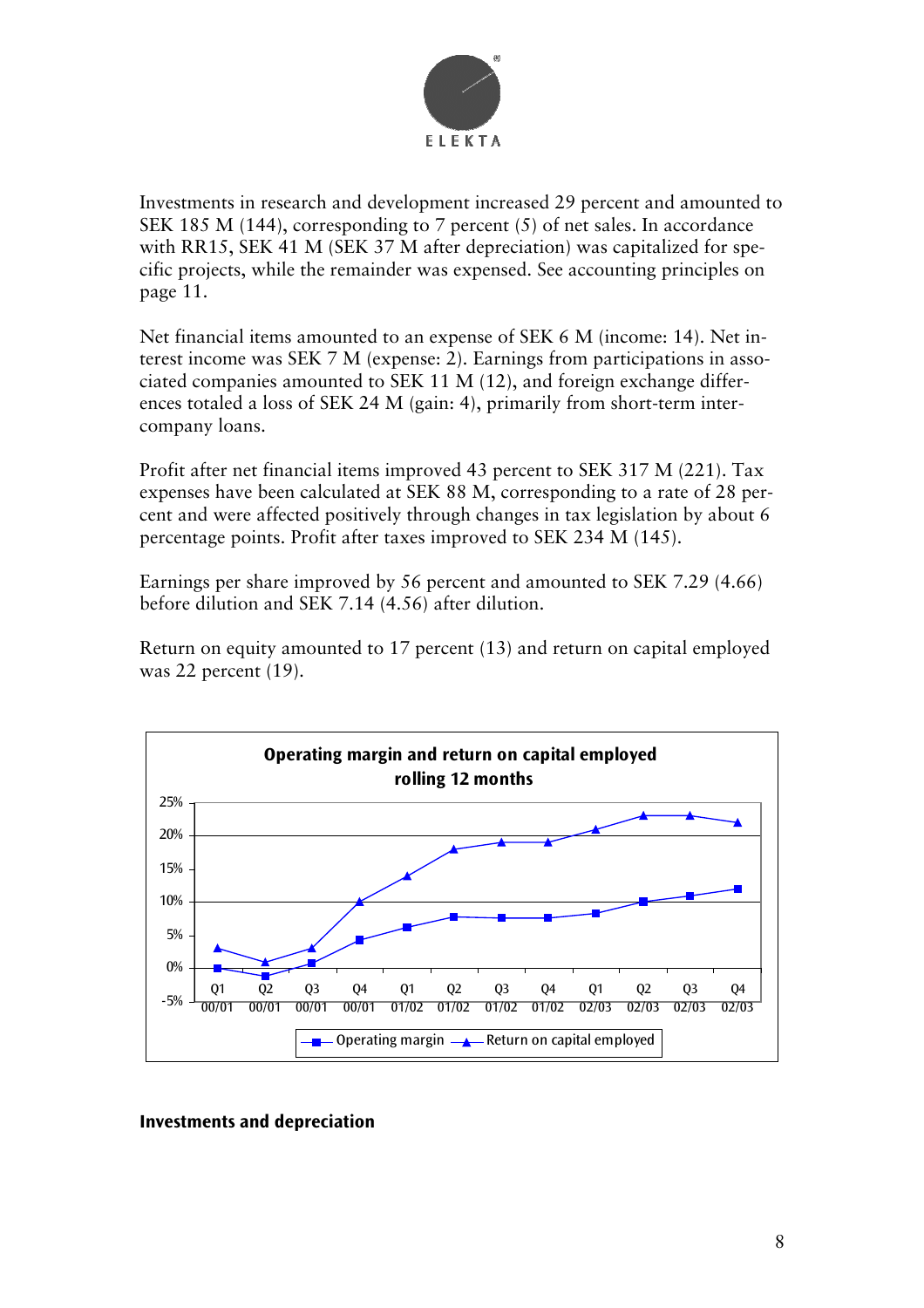![](_page_8_Picture_0.jpeg)

Investments in intangible and tangible fixed assets amounted to SEK 78 M (32). Amortization/depreciation of intangible and tangible fixed assets totaled SEK 68 M (62).

## **Liquidity and financial position**

Cash flow before investments was strong and amounted to SEK 361 M (137). Cash flow after investments and divestments was SEK 288 M (113).

Liquid assets amounted to SEK 1,087 M (536). Of the bank balances held, SEK 78 M was pledged, primarily in the form of guarantees for customer advances received.

Interest-bearing liabilities amounted to SEK 252 M (35). In December, Elekta raised a long-term loan from NIB Nordic Investment Bank of USD 27 M to increase its freedom of action and to hedge net investments in the US.

The equity/assets ratio was 49 percent.

During the year, 491,175 new Series B shares were subscribed through exercising allotted warrants within the framework of the established warrants program. Total number of shares at May 22 amounts to 32,287,742.

## **Patent dispute**

In the ongoing patent dispute in the US, Elekta has appealed the ruling in the lower court and posted a surety bond of USD 25 million, corresponding to the damages awarded in the first instance. The parties' presentations in the higher court are now complete and the parties are awaiting the higher court ruling. No time limit has been given, but it could be up to a year or more before the final ruling is disclosed. Elekta's opinion of the possibilities of a ruling in Elekta's favor in the higher court remains unchanged.

In fiscal year 2001/02, Elekta reserved SEK 20 M for the estimated costs for the patent dispute during fiscal year 2002/03. SEK 2 M of this reserve remained at April 30, 2003. An additional provision of SEK 3 M has been made to cover costs in fiscal year 2003/04.

## **Acquisition of company**

In March, Elekta acquired the Finnish company Neuromag Oy, which develops and produces equipment for registration of nerve cell activity and analysis of the functions of the brain with the help of magneto encephalography (MEG). The purchase price was about EUR 5 M. The acquisition of Neuromag is expected to contribute positively to Elekta's earnings per share in fiscal year 2003/04.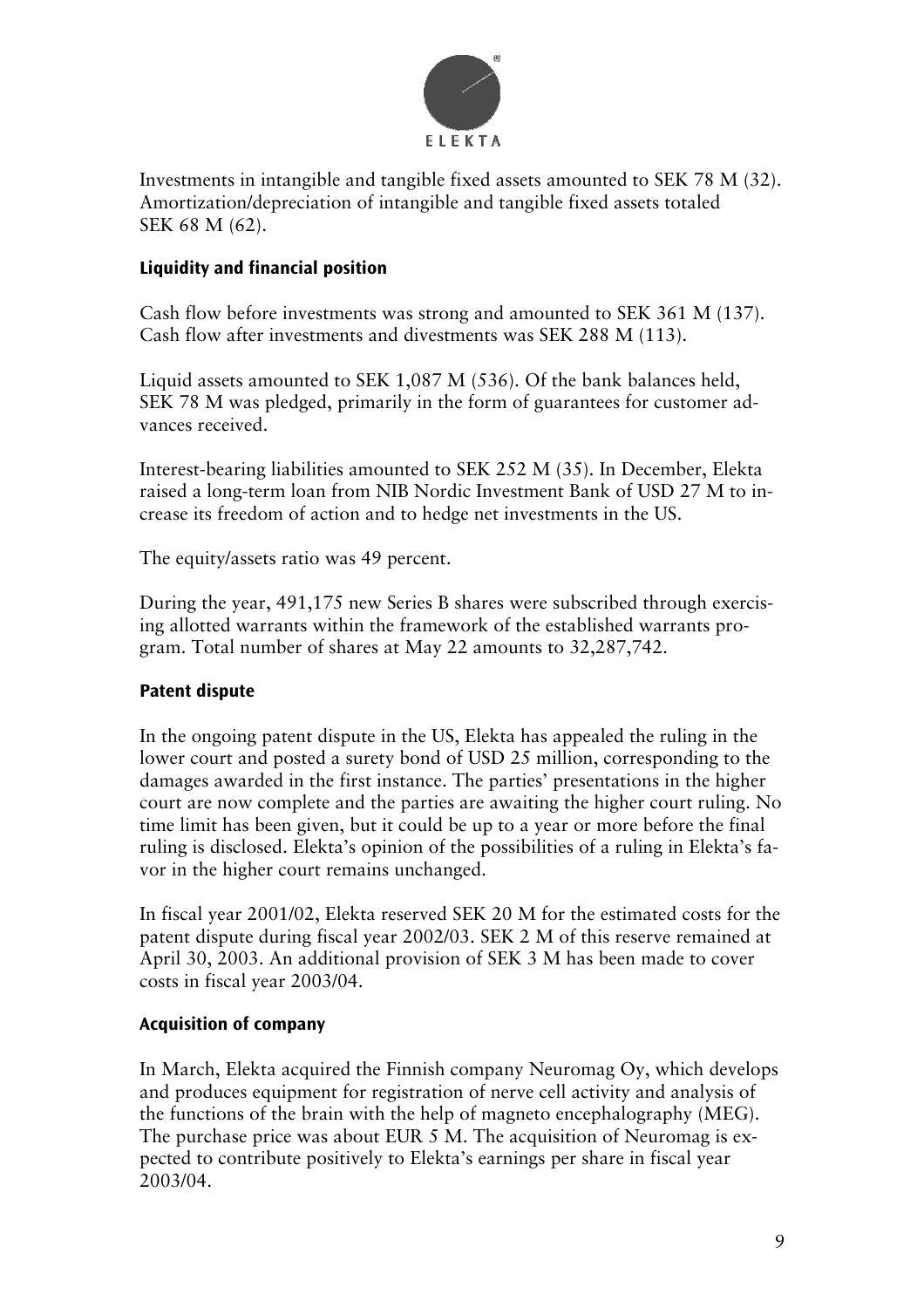![](_page_9_Picture_0.jpeg)

## **Employees**

The average number of employees in the Group amounted to 1,011 (922). The number of employees at fiscal year-end was 1,073 (989).

## **Parent Company**

Parent Company operations comprise Group management, joint Group functions and financial management. The Parent Company's profit after net financial items amounted to SEK 11 M (53). Dividends from subsidiaries are included in the amount of SEK 53 M (80). The average number of employees was 15 (13).

After receiving approval by the district court to carry out a decision made at the Annual General Meeting of September 30, 2002, the share premium reserve was reduced by SEK 900 M through transfer to unrestricted reserves.

## **Future prospects**

Demand remains favorable for Elekta's products and services. Order backlog is high. The growth in Elekta's earnings will be affected adversely, mainly as a result of the weakening of the US dollar compared to the Swedish krona. Elekta's financial objectives for fiscal 2000/01 to 2003/04 remain unchanged. The objectives are for revenue growth 10-15 percent in local currencies and for operating margin 8-10 percent on a rolling 12-month basis. The operating margin for individual quarters can deviate from this objective. Return on capital employed should exceed 15 percent and equity/assets ratio should be over 40 percent.

Delivery volumes in the first half of 2003/04 and subsequently net sales will be lower than in the second half of 2003/04.

## **Dividend policy and proposal for share redemption**

The Board of Directors has decided to establish a dividend policy for Elekta.

Elekta's goal is to provide a favorable return and value growth to shareholders. The goal is to distribute 20 percent or more of net profit in the form of dividend, share buyback or comparable measures. The dividend policy is based on Elekta's financial position, expected profitability trend and growth potential as well as investment needs.

As a result of the dividend policy as well as the company's strong financial position and current capital structure, the Board has decided to propose to the Annual General Meeting no dividend for fiscal 2002/03 but a redemption of shares to be carried out at a value of approximately SEK 320 M.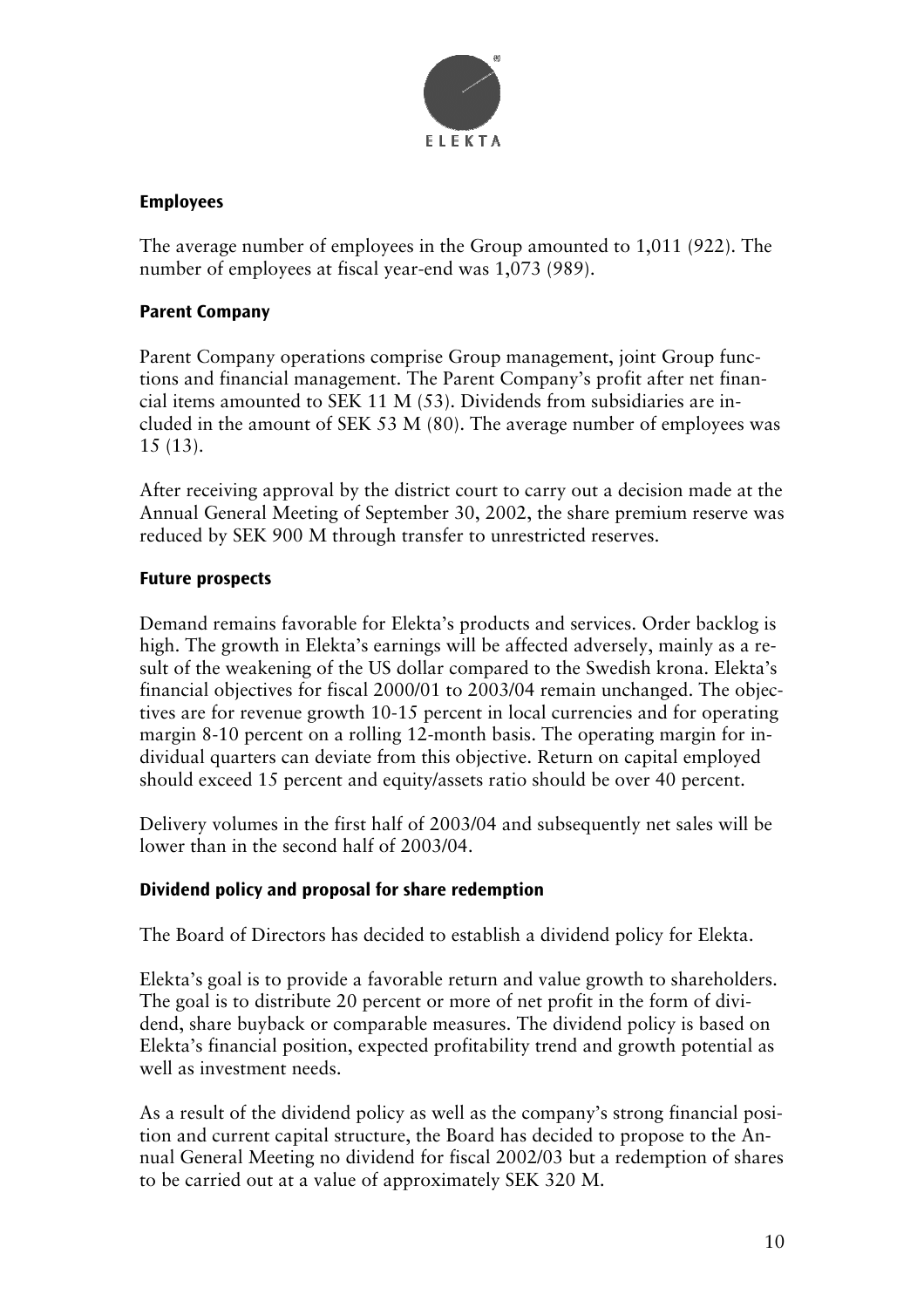![](_page_10_Picture_0.jpeg)

#### **Annual General Meeting**

The Annual General Meeting will be held on September 22, 2003 at 3:00 p.m. at the Finlandshuset Conference Center, Snickarbacken 4, Stockholm, Sweden.

#### **Financial information**

The Annual Report 2002/03 will be available at Elekta, Birger Jarlsgatan 53, Stockholm, two weeks prior to the Annual General Meeting. The three-month interim report will be issued on September 22, 2003.

Stockholm June 18, 2003

ELEKTA AB (publ)

Laurent Leksell President

For additional information, please contact: Lars Jonsteg, Group Vice President, Corporate Communications, Elekta AB (publ), tel. +46 8-587 254 82 or +46 708 78 37 35.

Further information on Elekta is available at: www.elekta.com

#### **Accounting principles**

Application of RR15, the Swedish Financial Accounting Standards Council's new recommendation regarding intangible assets resulted in a change of accounting principles for Elekta, which has previously expensed all research and development expenditures. Elekta's application of the new rules mean that very high demands are placed before any expenditure for development shall be reported as an asset. For example, the technical functionality of a new product must be proven before expenditures for this development are reported as an asset. The transition rules for this recommendation mean that no retroactive adjustment is made.

Otherwise, the accounting principles applied are the same as those used in Elekta's most recent year-end report. This interim report was prepared in accordance with Recommendation RR20 on Interim Reports, issued by the Swedish Financial Accounting Standards Council.

| <b>Exchange rates</b> |          | Average rate |                |        | <b>Closing rate</b> |                 |        |
|-----------------------|----------|--------------|----------------|--------|---------------------|-----------------|--------|
|                       |          | May-Apr      | May-Apr Change |        | April 30            | April 30 Change |        |
| Country               | Currency | 2002/03      | 2001/02        |        | 2003                | 2002            |        |
| Euro                  | 1 EUR    | 9.169        | 9.294          | $-1%$  | 9.115               | 9.228           | $-1\%$ |
| <b>Great Britain</b>  | 1 GBP    | 14,145       | 15,062         | $-6%$  | 13.05               | 14.893          | $-12%$ |
| Japan                 | 100 JPY  | 7.517        | 8,387          | $-10%$ | 6,86                | 7,985           | $-14%$ |
| <b>United States</b>  | 1 USD    | 9.096        | 10,516         | $-14%$ | 8,195               | 10,22           | $-20%$ |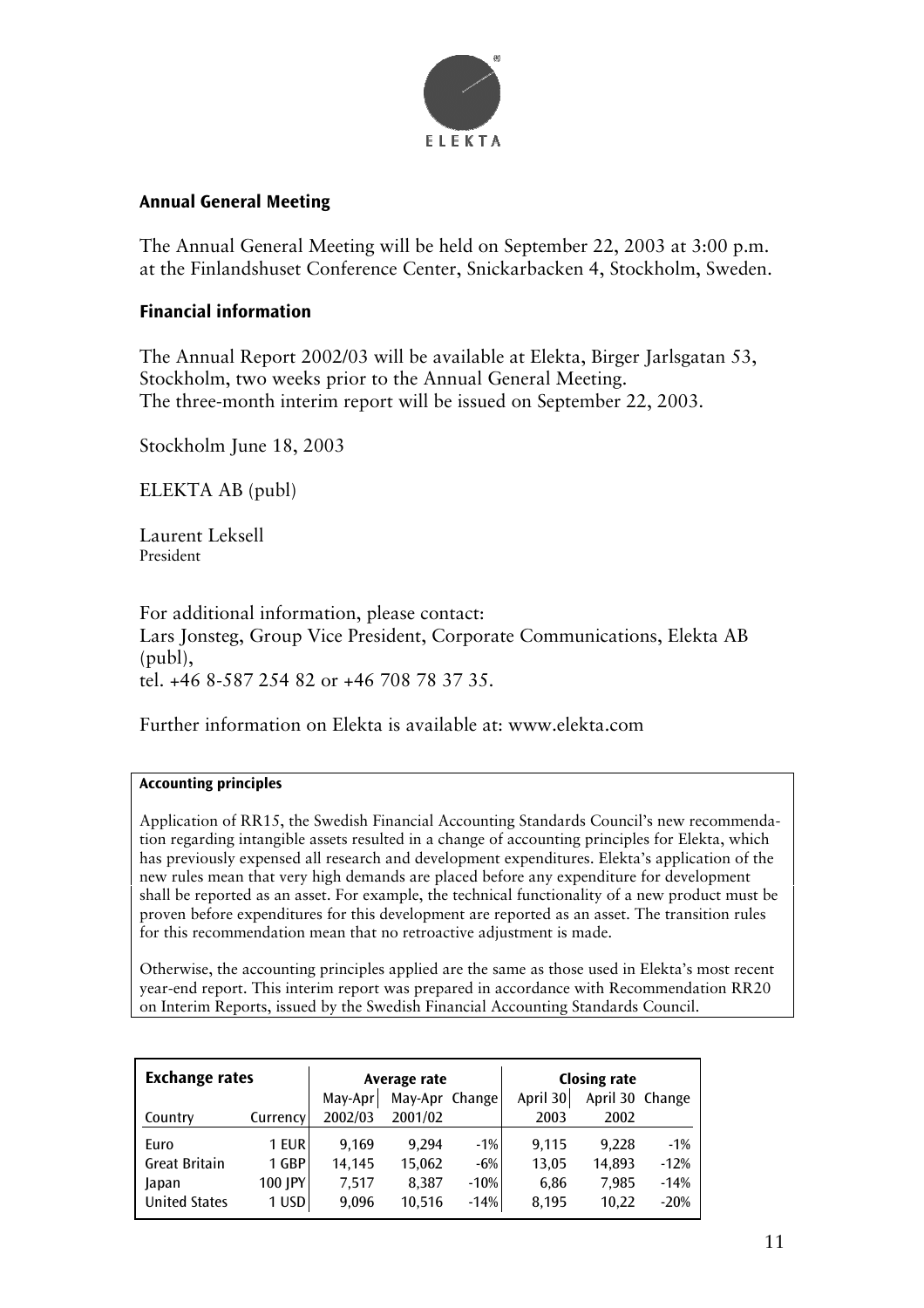![](_page_11_Picture_0.jpeg)

#### **INCOME STATEMENT**

|                                     | 3 months    | 3 months       | 12 months | 12 months |
|-------------------------------------|-------------|----------------|-----------|-----------|
|                                     | Feb. - Apr. | Feb. - Apr.    | May -Apr. | May -Apr. |
| <b>SEK M</b>                        | 2002/03     | 2001/02        | 2002/03   | 2001/02   |
| Net sales                           | 744         | 825            | 2,781     | 2,738     |
| Cost of products sold               | $-461$      | $-514$         | $-1,758$  | $-1,698$  |
| Gross income                        | 283         | 311            | 1,023     | 1,040     |
| Selling expenses                    | $-98$       | $-98$          | $-356$    | $-367$    |
| Administrative expenses             | $-80$       | $-99$          | $-285$    | $-315$    |
| R&D expenses                        | $-49$       | -49            | $-148$    | $-144$    |
| Exchange differences in operation   | 32          | 9              | 89        | $-7$      |
| <b>Operating result</b>             | 88          | 74             | 323       | 207       |
| Result from participations          |             |                |           |           |
| in associated companies             | 3           | 2              | 11        | 12        |
| Interest income                     | 9           | $\overline{6}$ | 22        | 17        |
| Interest expenses                   | $-7$        | $-7$           | $-15$     | -19       |
| Financial exchange differences      | $-12$       | 1              | $-24$     | 4         |
| <b>Income after financial items</b> | 81          | 76             | 317       | 221       |
| <b>Taxes</b>                        | $-5$        | $-27$          | -88       | $-78$     |
| Minority                            | 1           | $\overline{2}$ | 5         | 2         |
| <b>Net income</b>                   | 77          | 51             | 234       | 145       |
| Earnings per share before dilution  | 2.36        | 1.62           | 7.29      | 4.66      |
| Earnings per share after dilution   | 2.32        | 1.56           | 7.14      | 4.56      |
|                                     |             |                |           |           |
| <b>CASH FLOW</b>                    |             |                |           |           |
| Operating cash flow                 | 79          | 81             | 315       | 265       |
| Change in working capital           | 82          | 107            | 46        | $-128$    |
| <b>Cash flow before investments</b> | 161         | 188            | 361       | 137       |
| <b>Investments and disposals</b>    | $-53$       | - 14           | -73       | $-24$     |
| <b>Cash flow after investments</b>  |             |                |           |           |
| and disposals                       | 108         | 174            | 288       | 113       |
| <b>External financing</b>           | $-10$       | - 1            | 231       | $-10$     |
| Change in liquid assets             | 150         | 166            | 551       | 102       |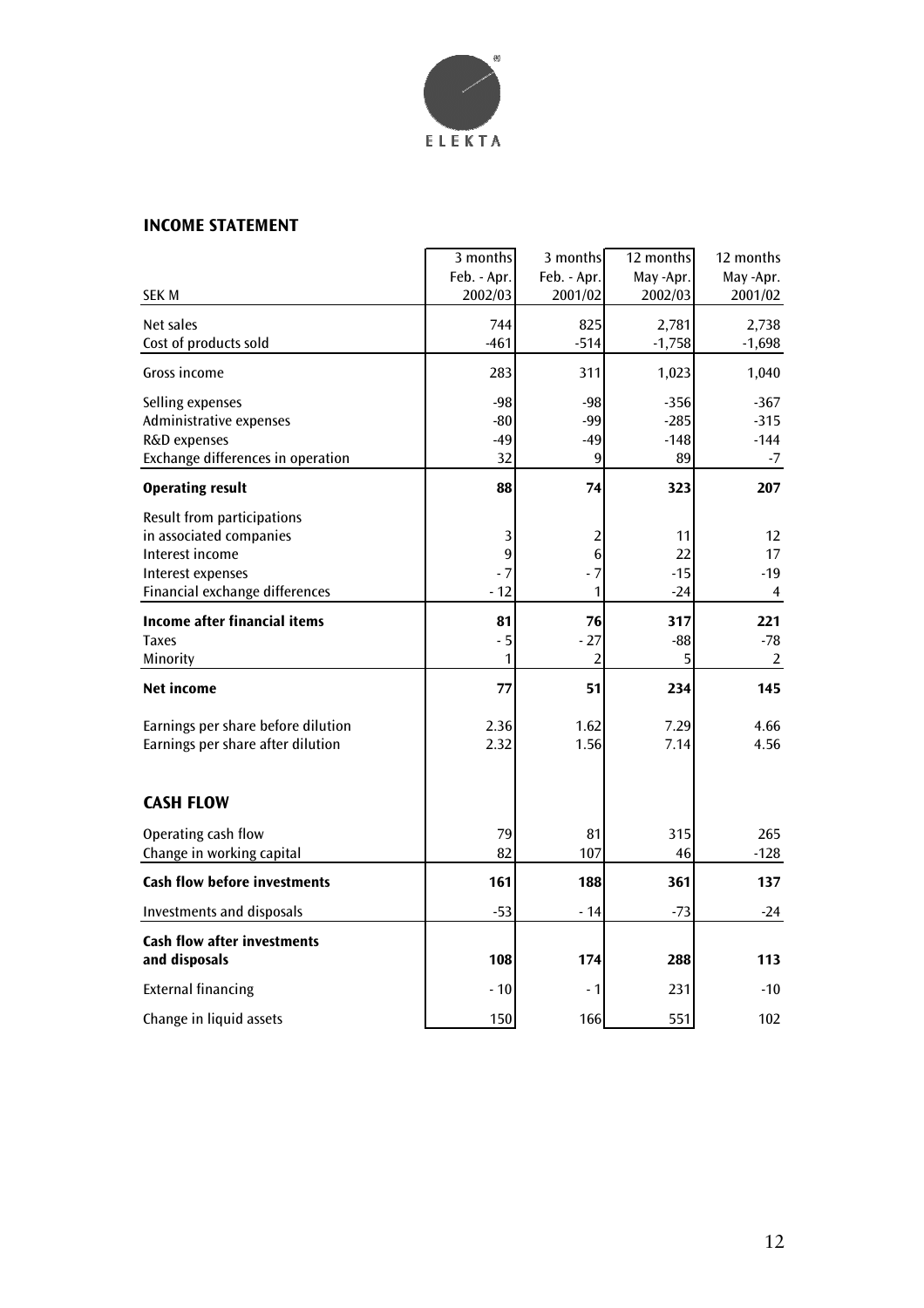![](_page_12_Picture_0.jpeg)

#### **BALANCE SHEET**

|                                        | April 30, | April 30, |
|----------------------------------------|-----------|-----------|
| SEK M                                  | 2003      | 2002      |
| Intangible fixed assets                | 408       | 388       |
| Tangible fixed assets                  | 83        | 87        |
| <b>Financial fixed assets</b>          | 16        | 22        |
| Inventories                            | 258       | 269       |
| <b>Receivables</b>                     | 1,110     | 1,234     |
| Liquid assets                          | 1,087     | 536       |
| <b>Total assets</b>                    | 2,962     | 2,536     |
| Shareholders' equity                   | 1,445     | 1,272     |
| Minority                               |           | 6         |
| <b>Provisions</b>                      | 110       | 90        |
| Other interest-bearing liabilities     | 252       | 35        |
| Interest-free liabilities              | 1,155     | 1,133     |
| Total shareholders' equity, provisions |           |           |
| and liabilities                        | 2,962     | 2,536     |

## **CHANGES IN SHAREHOLDERS' EQUITY**

| SEK M                                  | April 30,<br>2003 | April 30,<br>2002 |
|----------------------------------------|-------------------|-------------------|
| Opening balance                        | 1,272             | 678               |
| Changed accounting principles          |                   | 209               |
| Conversion of debentures               |                   | 229               |
| Option premiums and warrants exercised | 22                | 6                 |
| <b>Translation differences</b>         | $-83$             | 5.                |
| Net income                             | 234               | 145               |
| Closing balance                        | 1.445             | 1.272             |